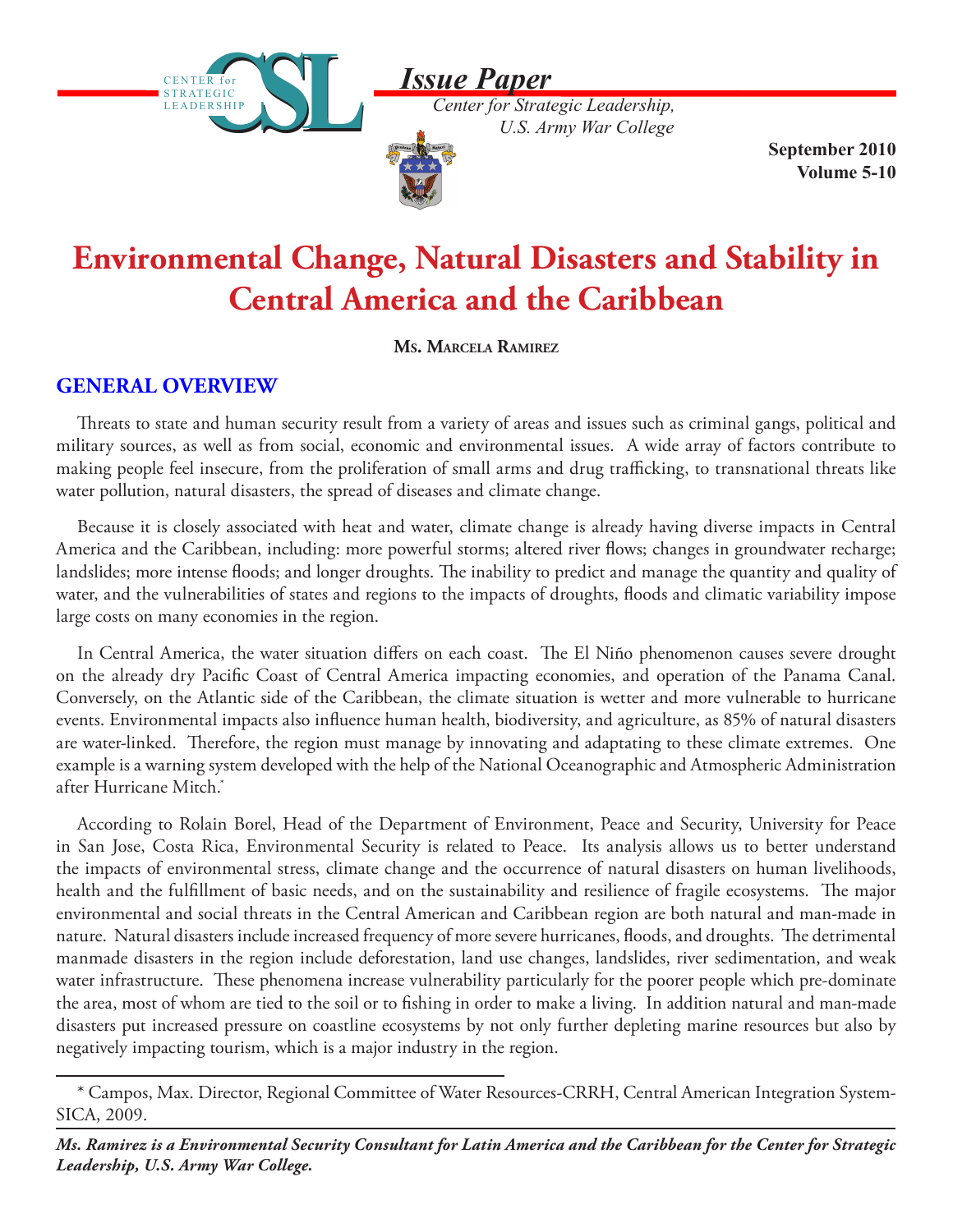In 2009 then Director of National Intelligence, Admiral Dennis Blair, made the link between security and climate change very clear: "Climate change, energy, global health and environmental security are often intertwined, and while not traditionally viewed as 'threats' to U.S. national security, they will affect Americans in major ways.… Such a complex and unprecedented syndrome of problems could cause outright state failure, or weaken pivotal states counted on to act as anchors of regional stability." It is important for the region to find ways to adapt to the effects of climate change, become resilient and substitute the vision of disaster preparedness with a vision for reducing risks and vulnerabilities.

#### **COSTA RICA ROUNDTABLE**

Recognizing the importance of these issues to regional security, the United States Southern Command (SOUTHCOM) Command Engineer office and the DOS Regional Environmental Hub for Central America and the Caribbean co-sponsored a Roundtable on Environmental Security and Natural Disasters in San Jose, Costa Rica with the support of the U.S. Army War College Center for Strategic Leadership. The purpose of the roundtable was to gather together partner nation experts from Costa Rica and Central America to identify the most important regional environmental security and natural disaster preparedness issues and determine their relationship to stability and security in the region. The event took place on July 30, 2009, at the Conference Room of the U.S. Embassy in San Jose.



SOUTHCOM and the Embassy Environmental Hub objective was to support U.S. interagency, national and regional environmental security efforts, share experiences and encourage capacity building for those with key responsibilities related to stability and disaster response and preparedness. By strengthening their knowledge of the environmental trends in the region and their understanding of the implications such trends may have for local and regional security it may be possible to develop whole of government approaches to mitigating the effects of these issues that limit the spread and severity of disasters and preserve the resource base upon which nation state and human security depends. The Roundtable did just that.

Twenty five officials participated in the roundtable including the Costa Rican Vice Minister of Public Security, the Vice Minister of Environment, Energy and Technology; and the National Security Adviser; members of Academia; NGOs and international organizations; officials from the U.S. Department of Energy, U.S. Department of Agriculture and U.S. Agency for International Development.

It was soon evident that the adverse effects of climate change were having a major impact on regional security. Over the two days there was a fluid and productive dialogue among participants who pointed out the following issues:

- Climate changes should be viewed from the social and economic perspective, as well as the environmental one. Hence, other government agencies such as Ministry of Economy and Education, should be included into national efforts to build resilience,
- Environmental problems can be seen as a national and regional security threat, because they determine how long the resource base upon which the people depend can be sustained;
- Natural Disaster Response exercises facilitated by the U.S. Armed Forces, such as Humanitarian Allied Forces-FAHUM have demonstrated to Costa Rica and other regional countries the vital role the military can play in developing resilience. It is important to show the humanitarian dimension of the security forces;
- Variances in climate change exacerbate the existing tensions in the region;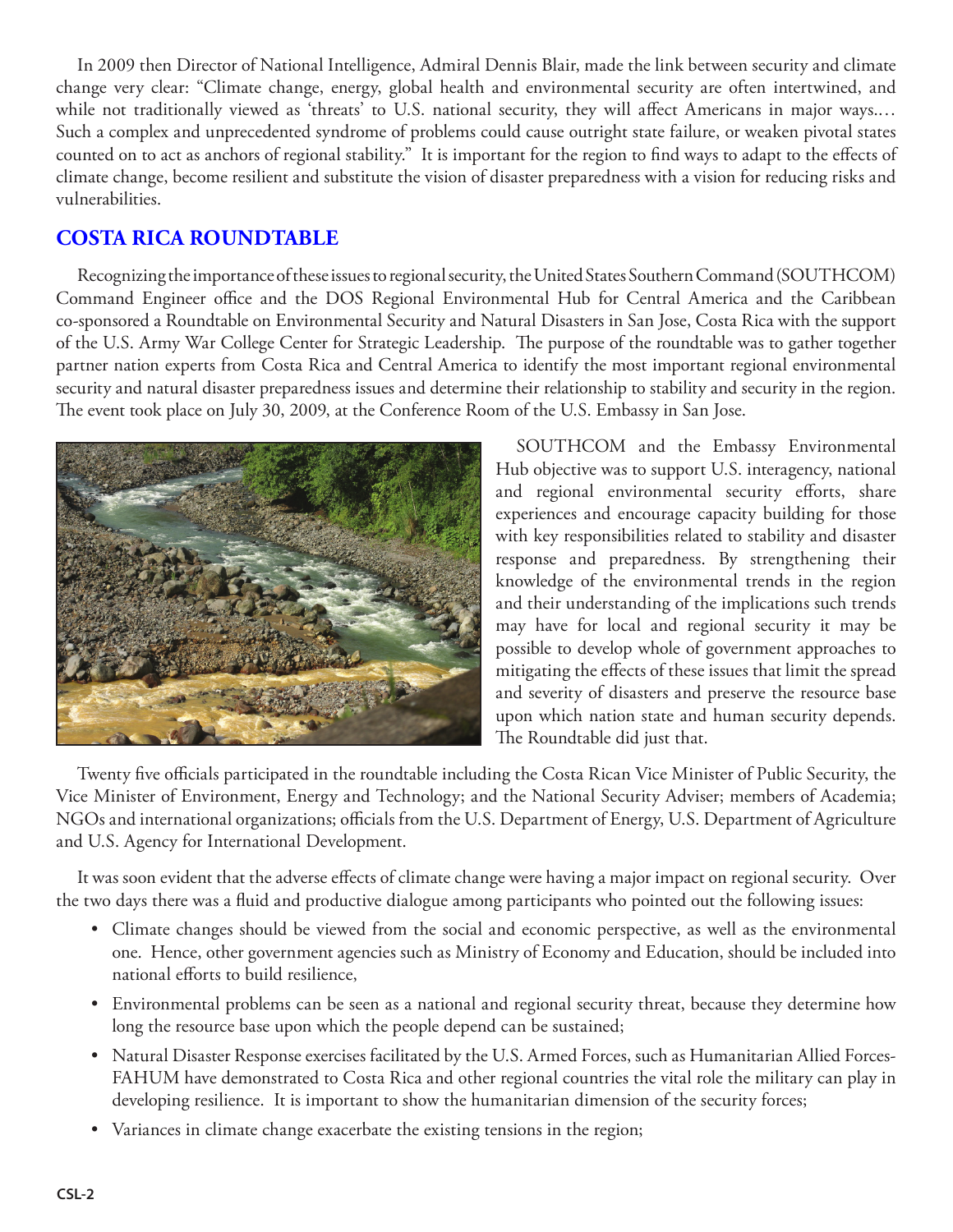- By including all applicable government agencies in the planning cycle, new strategies and policies can be developed to mitigate climate change issues and challenges, and improve the interoperability among planners and responders.
- A preventative instead of response system to create resilience to environmental and climate change is needed.
- While mitigation of carbon emissions climate change is an important issue, adaptation to climate change is also key
- Adaptation to climate change activities requires participation at the local community level
- More regional climate change research needs to be conducted; local knowledge and good science are essential to producing good policies.

### **REGIONAL CLIMATE CHANGE CONFERENCE IN 2010**

The roundtable recommended a SOUTHCOM/DoS Environmental Hub-sponsored, region-wide conference for September 2010.

- The title for the conference will be "Climate Change, Adaptation and Security: From Strategy to Action."
- It is important to have the participation of the private sector especially experts from insurance companies, transportation, tourism and a broader cross section of the states' interagency to include the Ministries of Education, Commerce, Security/Defense, Environment, and Health.
- Existing regional mechanisms like the Central American Integration System and its organizations i.e. the Central American Commission on Environment and Development (CCAD); the Regional Committee of Water Resources (CRRH); CEPREDENAC-Center for the Prevention of Natural Disasters (CEPREDENAC), the Caribbean Community (CARICOM), Caribbean Disaster Emergency Management Agency (CDEMA), Caribbean Environment Programme (CEP), and the Caribbean Community Climate Change Centre (CCCCC) should be considered
- A planning committee with participants from all the above named organizations, SOUTHCOM's Engineers, the U.S. Army War College's Center for Strategic Leadership, and DOS' Regional Environmental Hub should

collaborate to identify the agenda, objectives, strategy and the dates for the 2010 Conference

Ultimately, the conference's desired end state is DOD assistance to facilitate the construct of an effective interagency process, and to build capacity by establishing long lasting relationships with the militaries of the region so they may work more effectively in supporting civil authority thereby preventing instability. Subsequent roundtable discussions and other climate change and disaster management venues will enhance regional governmental legitimacy and capacity to design policies that reduce threats to security in the region as the competition for natural resources continues worldwide.



#### **CONCLUSION**

The Costa Rican roundtable discussion was successful for several reasons. First, by the number of participants from a wide variety of civilian and governmental organizations, it demonstrated the willingness of different regional